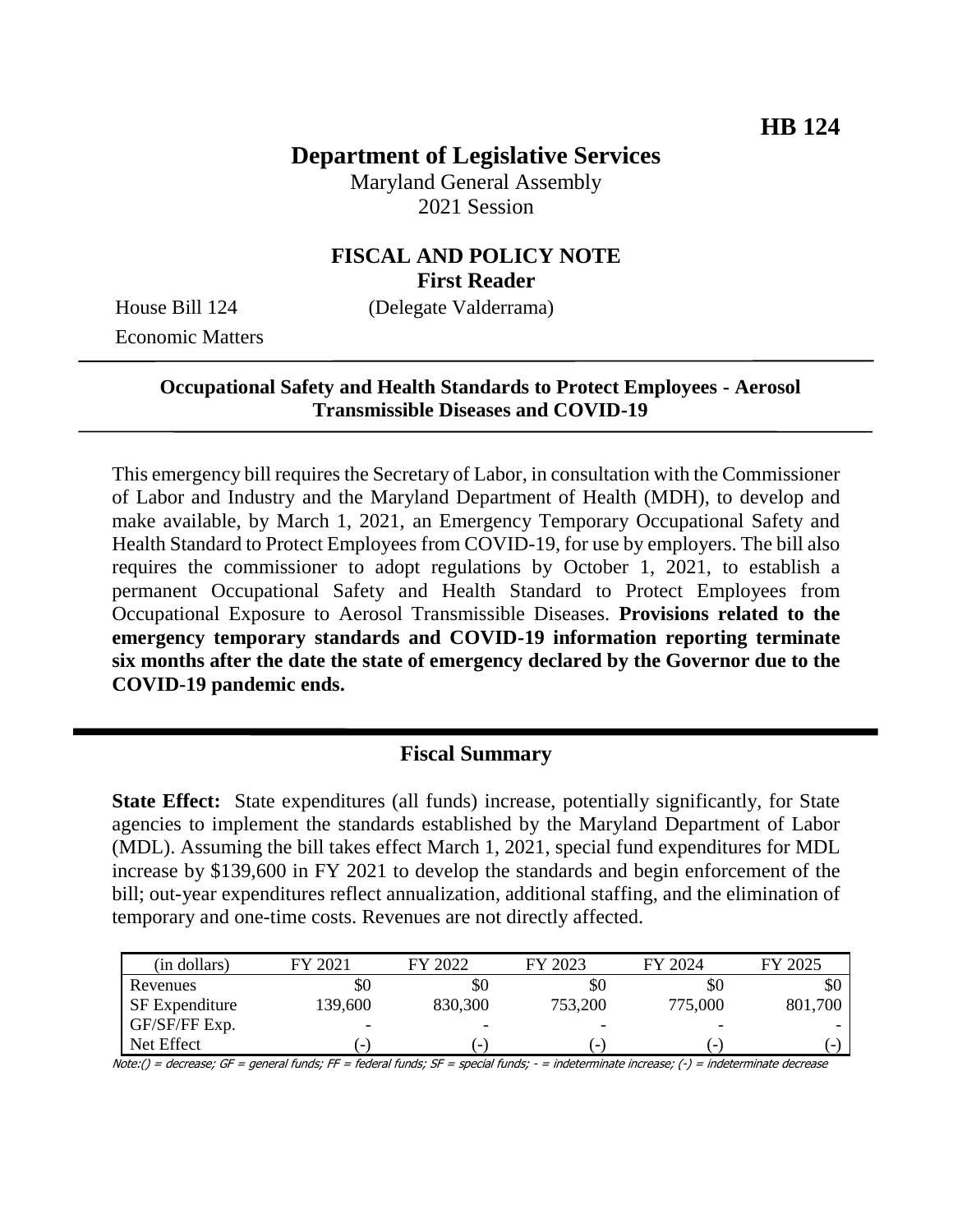**Local Effect:** Local government expenditures increase, potentially significantly, for local governments to implement the standards established by MDL. Revenues are not affected. **This bill may impose a mandate on a unit of local government.**

**Small Business Effect:** Potential meaningful.

# **Analysis**

# **Bill Summary:**

# *Emergency Temporary Standard and COVID-19 Data*

The emergency temporary standard must be made available in English, Spanish, and Haitian Creole on the main page of the MDL website. Among other things, the emergency temporary standard must:

- include a definition and gradient for exposure risk level and factors to aid employers in determining the risk level associated with individual jobs and persons in a workplace or industry;
- establish minimum safety standards based on each exposure risk level, including, among other things, (1) respiratory protection and personal protective equipment (PPE) standards requiring that employers provide the protection and PPE when necessary and at no cost to an employee; (2) physical distancing standards, as specified; (3) sanitation standards, as specified; (4) requirements for ventilation; and (5) training and safety protocols;
- prohibit an employer from taking discriminatory or retaliatory action against an employee that takes specified actions related to the standards, a workplace infectious disease hazard, or COVID-19 exposure;
- require each employer to take specified precautions and actions that generally (1) protect employees from COVID-19; (2) notify employees and the appropriate government agencies after the confirmation of a positive case of COVID-19; and (3) inform employees about COVID-19 symptoms, the emergency temporary safety standard, and the process for submitting a complaint to Maryland Occupational Safety and Health (MOSH).

The Secretary of Labor and Commissioner of Labor and Industry must also make information reported by employers related to COVID-19 available on the MDL website in a manner that does not reveal the personally identifiable information of any individual employee.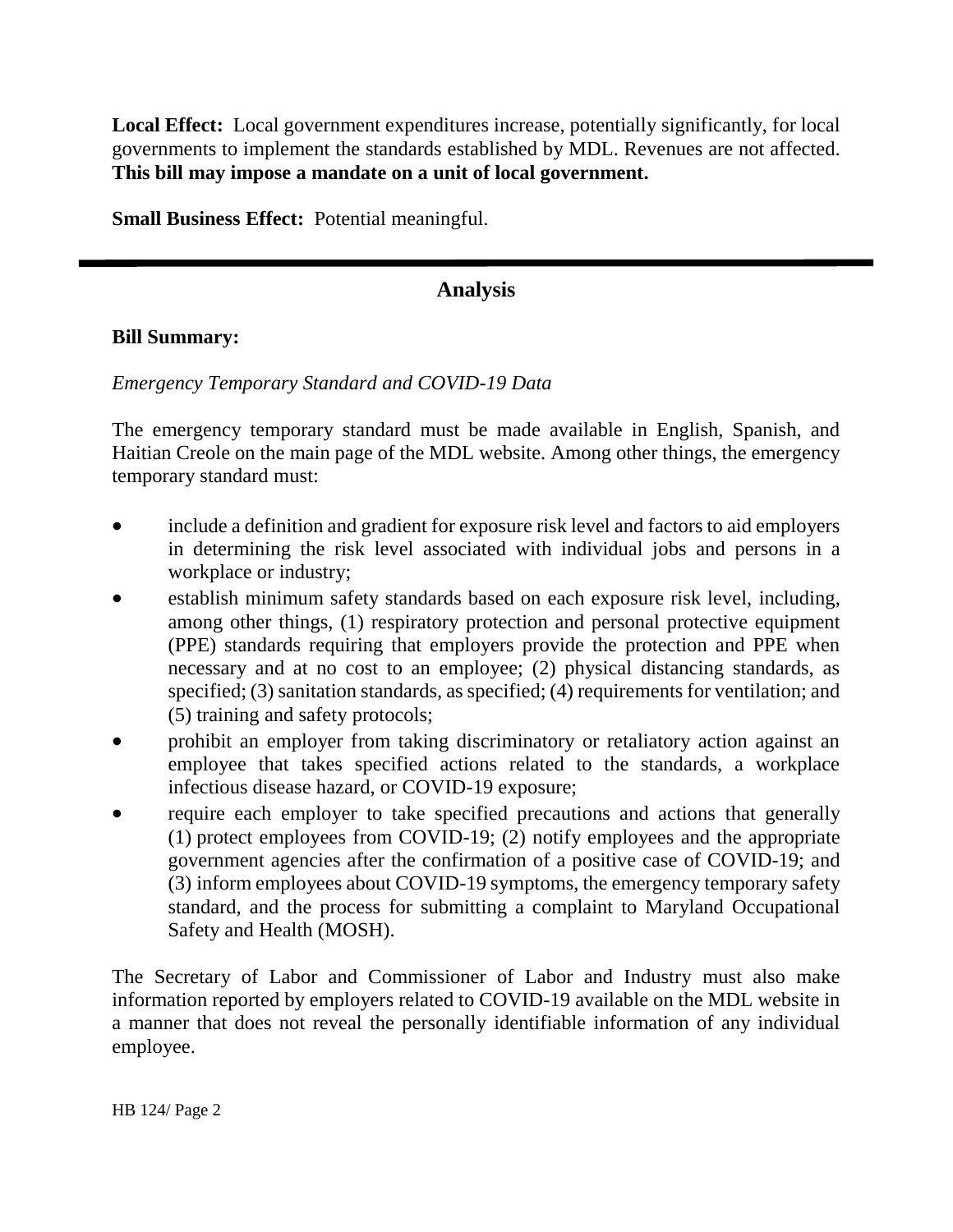# *Permanent Standard*

By October 1 2021, the Commissioner of Labor and Industry must adopt regulations that establish a permanent Occupational Safety and Health Standard to protect employees from occupational exposure to aerosol transmissible diseases. The regulations must:

- contain industry-appropriate standards of protection for employees from occupational exposure to infectious pathogens;
- require employers to develop and implement a comprehensive infectious disease exposure control plan; and
- prohibit an employer from taking discriminatory or retaliatory action against an employee who (1) reports a violation of a standard adopted in the regulations or reports a good faith concern about a workplace infectious disease hazard, as specified; (2) seeks assistance or intervention with respect to such a report, as specified; (3) voluntarily uses PPE with a higher level of protection than is provided by the employer; or (4) exercises any right protected in the adopted regulations.

**Current Law:** The Division of Labor and Industry within MDL administers the MOSH program. The requirements of the MOSH program are codified by the MOSH Act and generally require employers to provide each employee with employment and a place of employment that are safe and healthful and free from each recognized hazard that is causing or likely to cause death or serious physical harm to the employee.

Additionally, the MOSH requirements generally parallel the safety standards established by the federal Occupational Safety and Health Administration (OSHA) within the U.S. Department of Labor. OSHA specifies that states may elect to assume the responsibility for development and management of a state occupational safety and health program as long as the standards under the state program are "at least as effective as" OSHA standards.

# **State Expenditures:**

# *Maryland Department of Labor – Development and Enforcement Costs*

The bill creates additional responsibilities for MDL and MOSH by requiring MOSH to develop and implement a temporary workplace safety standard related to COVID-19 and a permanent workplace safety standard related to all aerosol transmissible diseases. MOSH cannot develop the standards and regulations and carry out enforcement activities with its existing staff and resources.

HB 124/ Page 3 MDL advises that President Joseph R. Biden, Jr., has issued an executive order instructing the U.S. Secretary of Labor to (1) issue, within two weeks, revised guidance for employers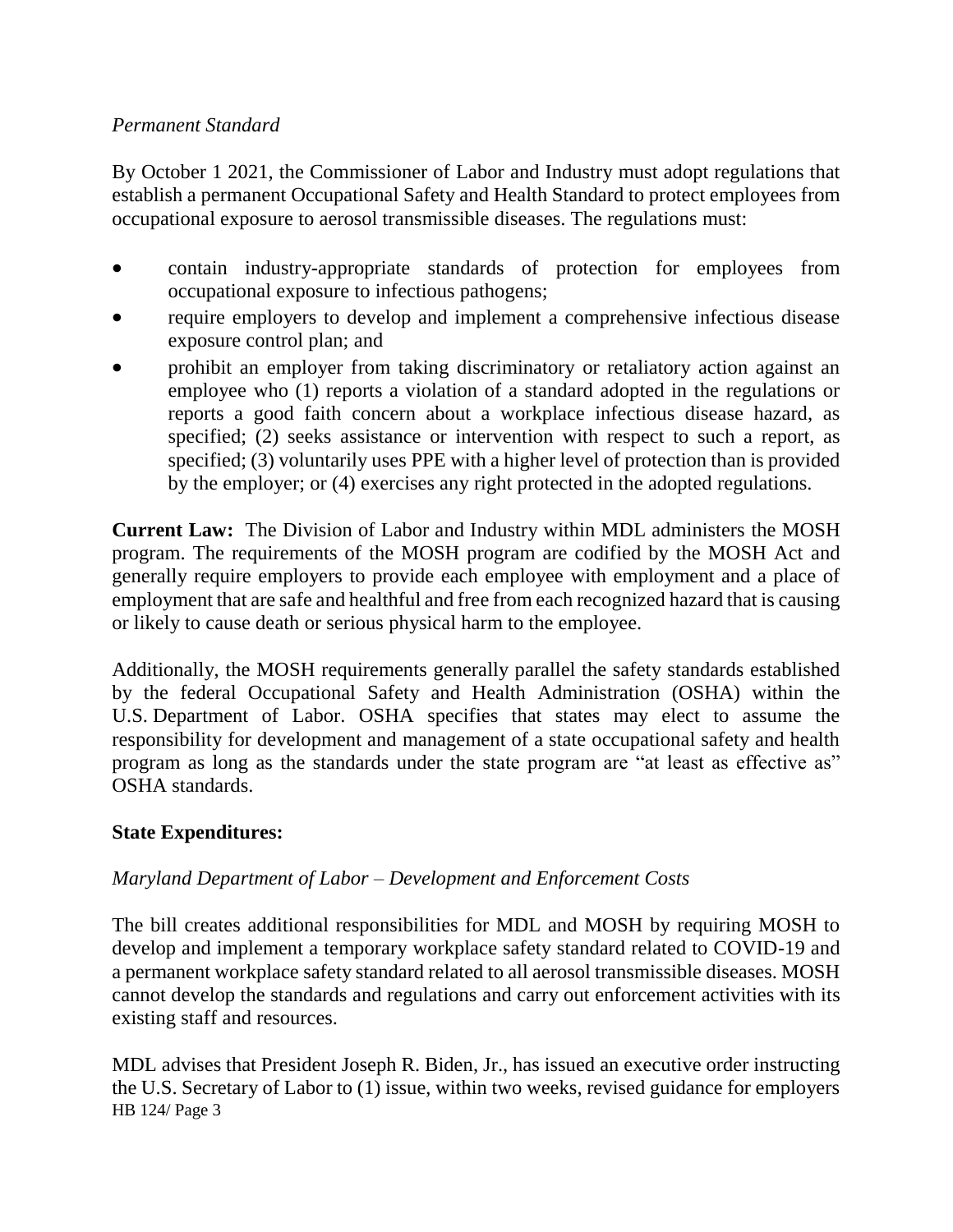on workplace safety during the pandemic and (2) consider whether temporary emergency workplace standards related to COVID-19 are needed. As the bill likely cannot take effect before March 1, 2021, it is not possible for MOSH to develop and implement the emergency COVID standard by that date. Therefore, this analysis assumes that MOSH adopts the federal guidance, and if promulgated, emergency workplace standards issues by OSHA at no cost to the State.

However, MOSH requires additional staff to enforce the temporary COVID standard, develop the permanent regulations, and then enforce those regulations. For purposes of this analysis, it is assumed that:

- the bill takes effect on March 1, 2021, but initial hiring is delayed by 30 days;
- five new positions, including an assistant Attorney General, begin working on April 1, 2021, to develop the permanent regulations and enforce the emergency standard; and
- four additional staff begin working on October 1, 2021, to enforce the permanent regulations.

The cost of administering the MOSH program is covered through an appropriation from the Workers' Compensation Commission (WCC). Thus, special fund expenditures for MDL increase by \$139,632 in fiscal 2021 and \$830,341 in fiscal 2022. The estimate includes \$150,000 in fiscal 2022 for contractual assistance to help develop the new regulations; it also reflects the cost of hiring a total of nine regular employees (including occupational safety and health hygienists, administrative staff, and legal staff) to implement the bill, as described above. It includes salaries, fringe benefits, one-time start-up costs, and ongoing operating expenses.

|                                                 | <b>FY 2021</b> | <b>FY 2022</b> |
|-------------------------------------------------|----------------|----------------|
| <b>New Positions</b>                            | 5.0            | 4.0            |
| <b>Salaries and Fringe Benefits</b>             | \$105,604      | \$623,707      |
| <b>Temporary Environmental Consulting Costs</b> |                | 150,000        |
| <b>Operating Expenses</b>                       | 34,028         | 56,634         |
| <b>Total MDL Expenditures</b>                   | \$139,632      | \$830,341      |

Future year expenditures reflect full salaries with annual increases and employee turnover and ongoing operating expenses. MDH can confer with MDL to develop the standards using existing resources.

#### *State Agencies – Standard Implementation Costs*

HB 124/ Page 4 State expenditures for many State agencies increase, potentially significantly, to implement the standards developed by MDL. However, a precise estimate depends on the ultimate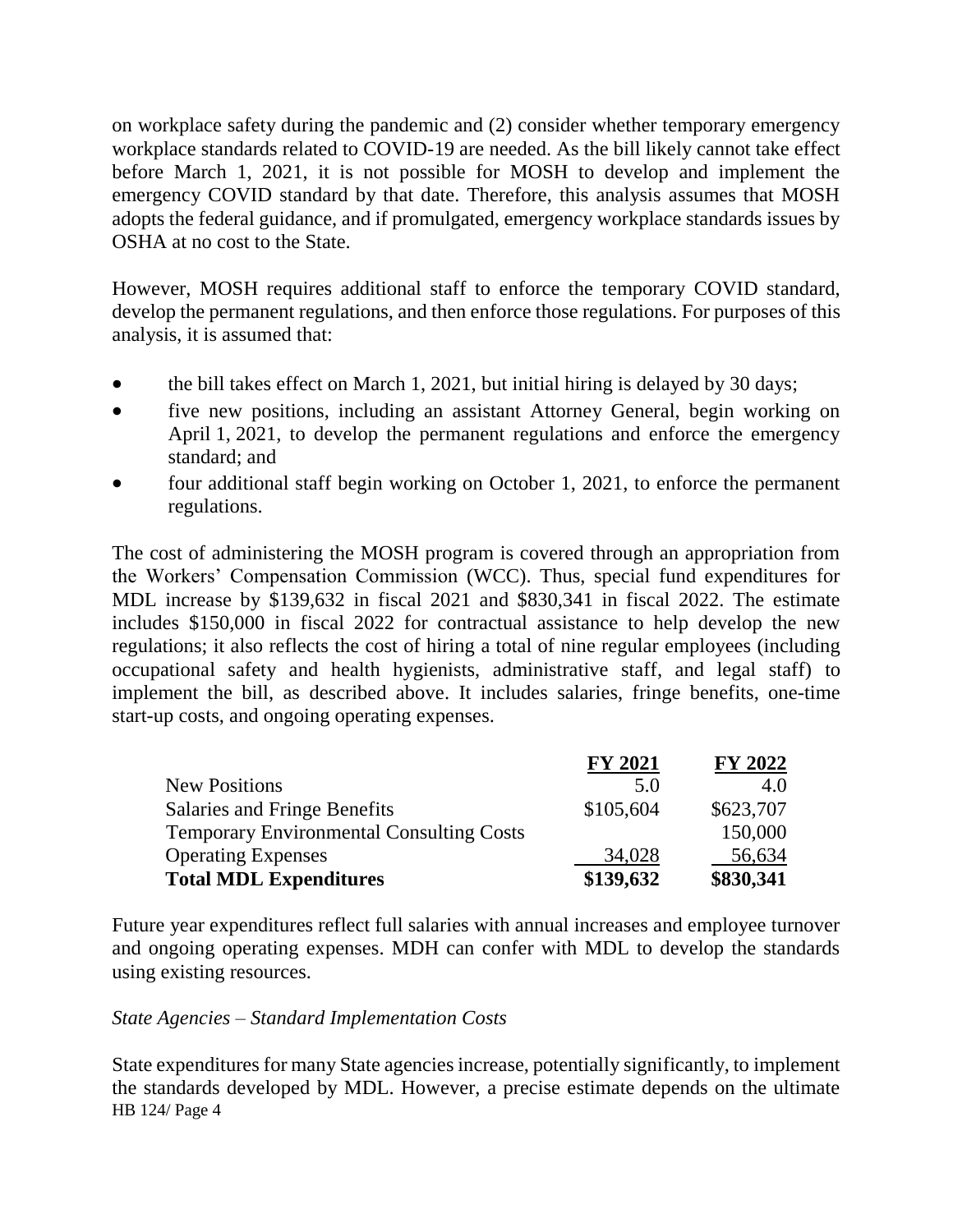disposition of the standards and how they compare to each agency's current safety practices and activities and, therefore, cannot be projected at this time.

For example, many State agencies are likely to experience minimal costs to purchase and provide PPE and other protective equipment for employees, while some State agencies may experience significant capital costs (likely millions of dollars) if the standards adopted by MDL require any modification to building ventilation systems. Additionally, agencies with large properties, such as the University System of Maryland, anticipate additional staff being necessary to implement and maintain the standards.

**Local Expenditures:** Similar to the effect discussed above for State agencies, local governments may experience a variety of new costs under the bill, ranging from minimal costs to purchase and provide PPE to employees to significant costs if any buildings require ventilation system modifications.

**Small Business Effect:** All employers, including small businesses, must follow the standards adopted by MDL, subject to enforcement by MOSH. Similar to the effect discussed above for State agencies, small businesses may experience a variety of new costs under the bill, ranging from minimal costs to purchase and provide PPE to employees to significant costs if, for example, buildings require ventilation system modifications.

**Additional Comments:** For additional information on the COVID-19 pandemic, please see the **Appendix – COVID-19.** 

To the extent that current revenues for WCC are insufficient to cover the administrative costs described above, WCC may need to increase employer assessments to cover the costs, resulting in a special fund revenue increase for WCC and additional expenditures for the State, local governments, and small businesses as employers. As it is unclear whether additional assessments are needed, this analysis does not include any potential revenue or expenditure increases, but it is assumed that any such increases approximate the cost of MDL implementing the bill.

# **Additional Information**

**Prior Introductions:** None.

**Designated Cross File:** None.

**Information Source(s):** Maryland Department of Labor; Maryland Association of Counties; University System of Maryland; Department of Budget and Management; Maryland Department of Transportation; Department of Legislative Services

HB 124/ Page 5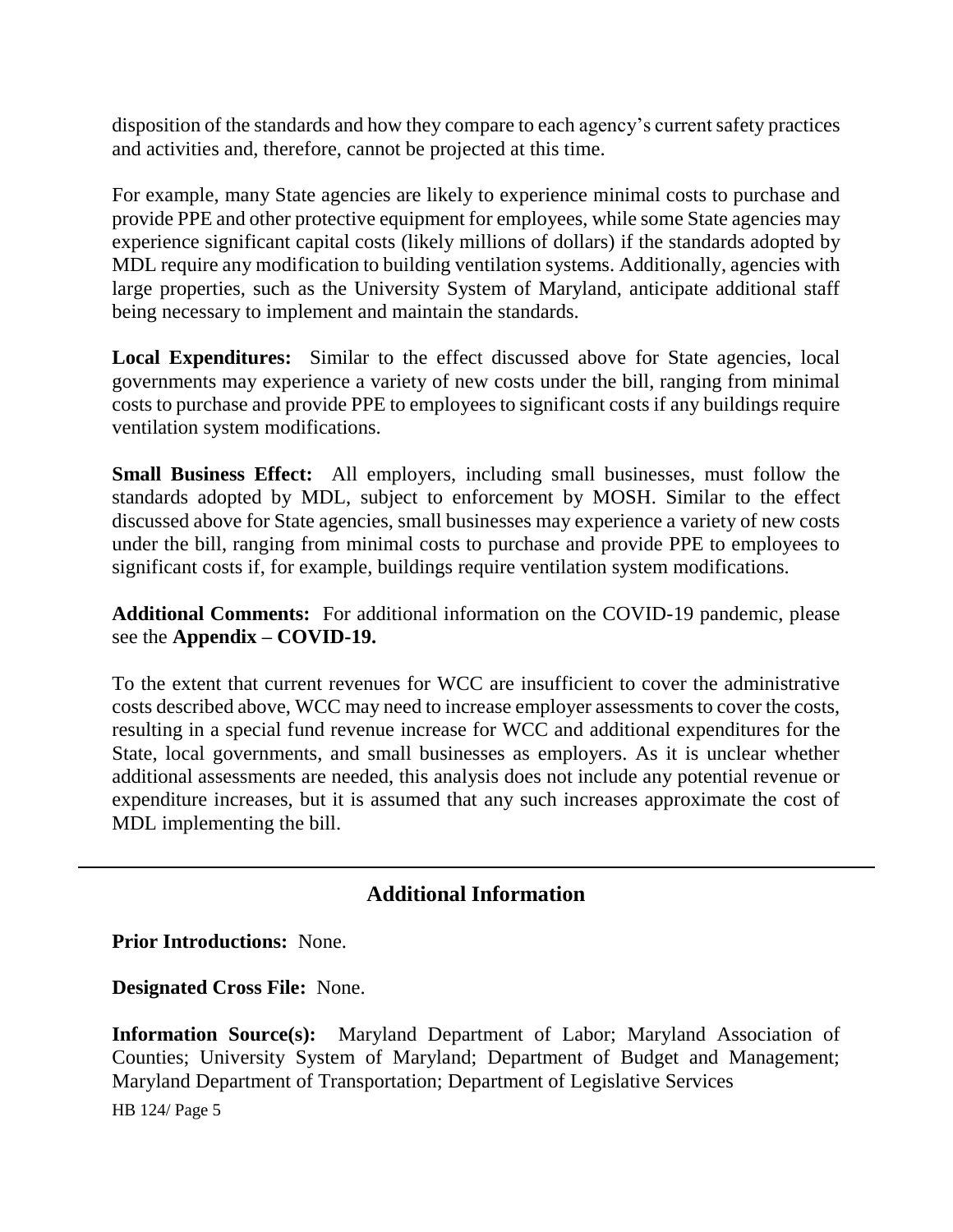**Fiscal Note History:** First Reader - January 27, 2021 rh/mcr

Analysis by: Richard L. Duncan Direct Inquiries to:

(410) 946-5510 (301) 970-5510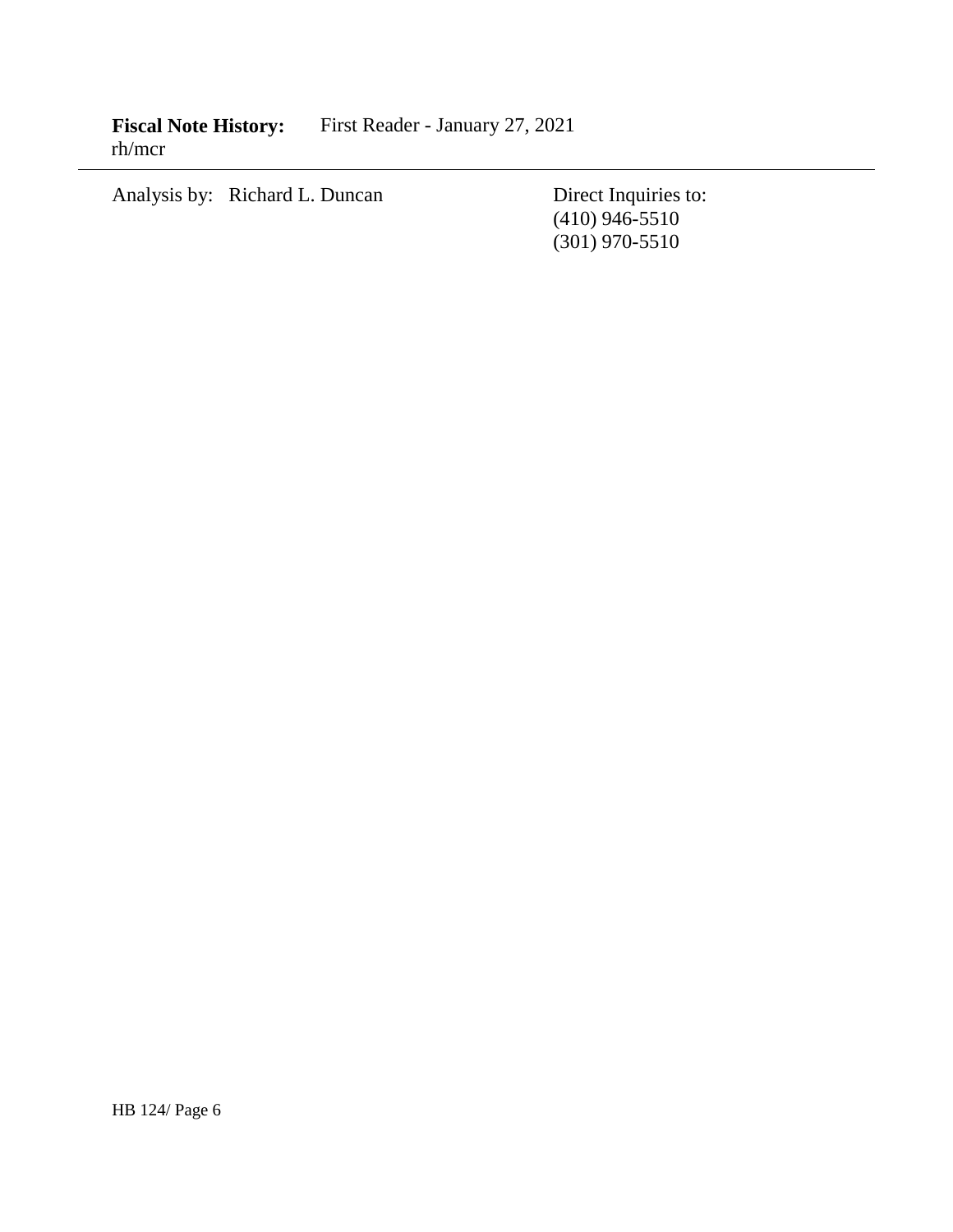In December 2019, a novel strain of coronavirus known as severe acute respiratory syndrome coronavirus 2 emerged in Wuhan, China. Coronavirus disease (COVID-19) is an infectious disease caused by this virus. As the number of cases spread globally by March 2020, the World Health Organization declared COVID-19 a pandemic.

# *Testing, Cases, and Deaths in Maryland*

Maryland's first three confirmed cases of COVID-19 were recorded on March 6, 2020, with the first two deaths occurring March 16, 2020. As of January 27, 2021, Maryland reported a total of 346,559 confirmed cases, 31,468 individuals ever hospitalized, and 6,821 confirmed deaths. The jurisdictions with the highest number of cases have been Prince George's, Montgomery, and Baltimore counties and Baltimore City. Statewide, 8.4% of cases (28,954) and 45.9% of COVID-19 deaths (3,130) occurred in congregate living settings (*i.e.*, nursing homes, assisted living, and group homes). Updated data on COVID-19 in Maryland is available on the Maryland Department of Health (MDH) dashboard: [https://coronavirus.maryland.gov.](https://coronavirus.maryland.gov/)

#### *Vaccines*

In December 2020, the U.S. Food and Drug Administration approved both Pfizer-BioNTech and Moderna's COVID-19 vaccines for emergency use. Due to limited quantities, distribution began with priority groups as determined by states. Maryland began distribution in January 2021 with Phase 1A, which includes health care workers, residents and staff of nursing homes, first responders, public safety, corrections staff, and front-line Judiciary staff. Phase 1B began January 18, 2021, and includes residents of assisted living facilities and other congregate settings, adults age 75 and older, staff of K-12 schools and child care facilities, high-risk incarcerated individuals, and those involved in continuity of government. As of January 27, 2020, the State is in Phase 1C, which includes adults aged 65 and older, additional public safety and public health workers, and essential workers in food/agriculture, manufacturing, public transit, and the postal service. Phase 2 will include individuals aged 16 to 64 at increased risk of severe illness, incarcerated adults, and remaining essential workers. Phase 3 will include the general public. As of January 27, 2021, 852,625 doses of the vaccine have been distributed, and 419,579 doses have been administered (363,282 first doses and 56,297 second doses). Updated data is available on the MDH dashboard: [coronavirus.maryland.gov/#Vaccine.](https://coronavirus.maryland.gov/#Vaccine)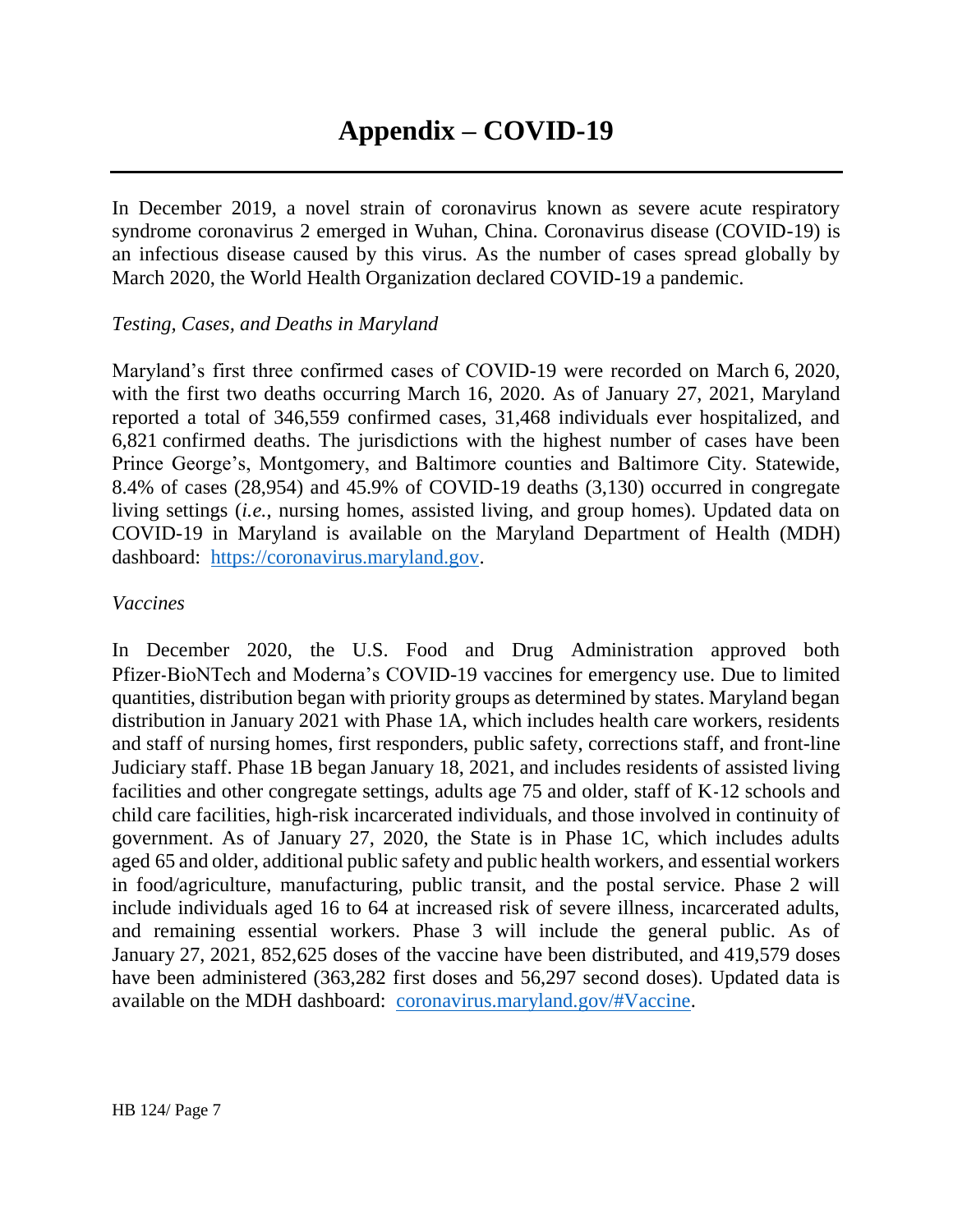# *Declaration of a State of Emergency and Initial Executive Orders*

On March 5, 2020, Governor Lawrence J. Hogan, Jr. declared a state of emergency and the existence of a catastrophic health emergency to deploy resources and implement the emergency powers of the Governor to control and prevent the spread of COVID-19. The declaration, which has been renewed several times (most recently January 21, 2021), initiated a series of executive actions, including moving the Maryland Emergency Management Agency to its highest activation level, activating the National Guard, and closing all public schools. The Governor then ordered the closure of in-house dining at bars and restaurants and banned mass gatherings of more than 50 people. This action was followed by a more extensive stay-at-home order on March 30, 2020, requiring closure of all nonessential businesses. This order remained in effect until May 15, 2020.

# *Emergency Legislation*

Chapters 13 and 14 of 2020 (the COVID-19 Public Health Emergency Protection Act of 2020) authorized the Governor, for the duration of the emergency, to take actions relating to health insurance, Medicaid, retailer profits, employer actions, and personnel at State health care facilities as a result of the state of emergency and catastrophic health emergency. The Acts also authorize the Secretary of Labor to determine certain individuals eligible for unemployment insurance (UI) benefits due to COVID-19. The Acts terminate April 30, 2021.

# *Subsequent Executive Orders and Advisories*

Since March 2020, the Governor has issued numerous executive orders relating to COVID-19, including (1) closing Maryland ports and harbors to passenger vessels; (2) expanding child care access; (3) expanding the scope of practice for health care practitioners, activating the Maryland Responds Medical Reserve Corps, controlling and restricting elective medical procedures, closing adult day care centers, and providing additional health care regulatory flexibility; (4) augmenting emergency medical services; (5) prohibiting price gouging; (6) fast tracking lab testing processes; (7) authorizing expanded telehealth services; (8) delegating authority to local health officials to control and close unsafe facilities; (9) extending certain licenses, permits, and registrations; (10) authorizing remote notarizations; (11) prohibiting evictions of tenants suffering substantial loss of income due to COVID-19, additionally prohibiting certain repossessions, restricting initiation of residential mortgage foreclosures, and prohibiting commercial evictions; (12) regulating certain businesses and facilities and generally requiring the use of face coverings; (13) establishing alternate health care sites and authorizing regulation of patient care space in health care facilities; and (14) implementing alterative correctional detention and supervision.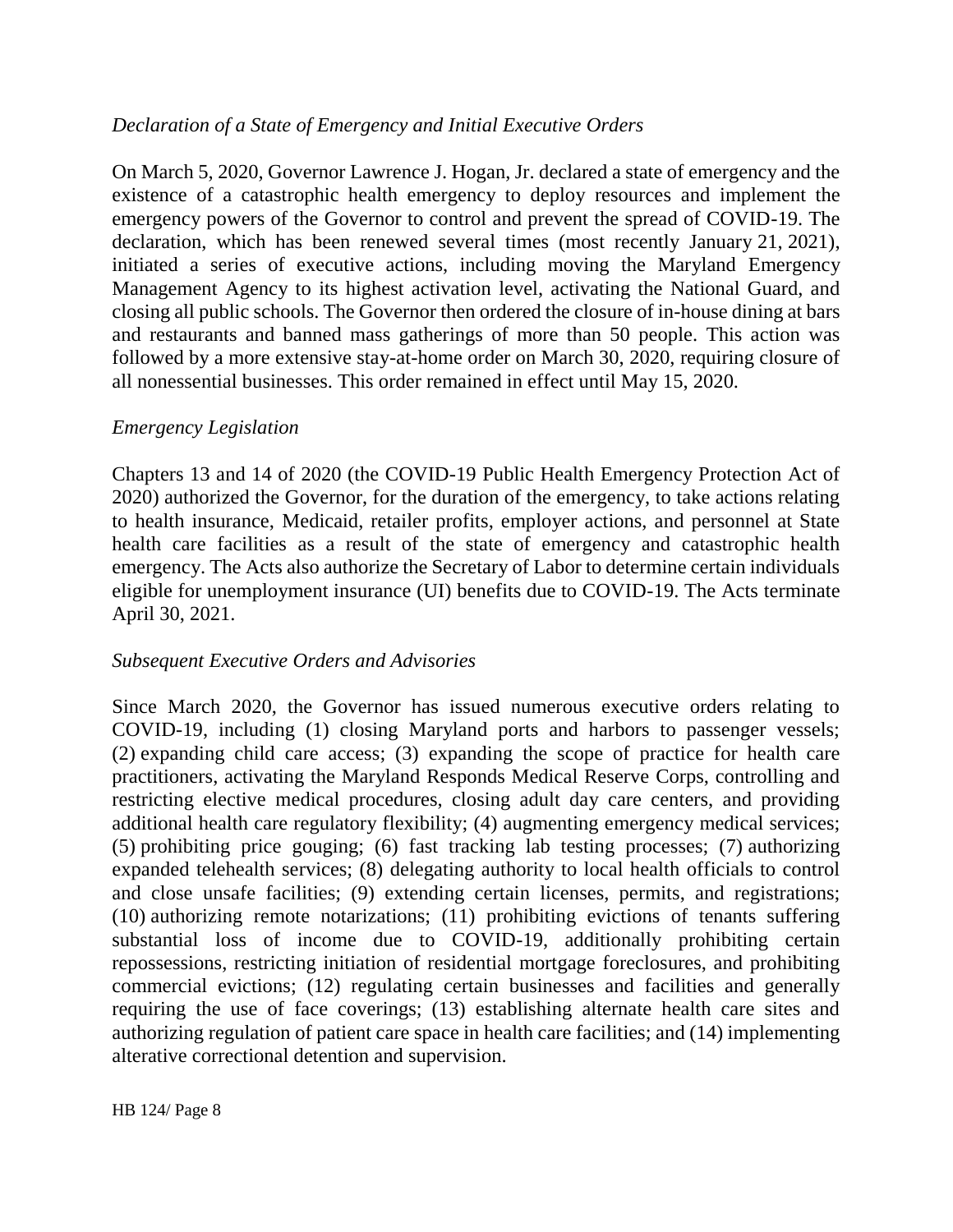# *Federal Legislation Regarding COVID-19*

Five federal emergency bills have been enacted to address the COVID-19 pandemic:

- the **Coronavirus Preparedness and Response Supplemental Appropriations**  Act, which provided \$8.3 billion in emergency funds for federal agencies (including \$950 million through the U.S. Centers for Disease Control and Prevention for state and local response);
- the **Families First Coronavirus Response Act,** which addressed emergency family and medical leave and paid sick leave, specified insurance coverage of COVID-19 testing, and provided additional funding for nutrition assistance programs and unemployment benefits;
- the **Coronavirus Aid, Relief, and Economic Security (CARES) Act**, which included a Coronavirus Relief Fund for state and local governments; an Education Stabilization Fund for states, school districts, and institutions of higher education; a Disaster Relief Fund for state and local governments; additional funding for public health agencies to prevent, prepare for, and respond to COVID-19; funding for transit systems; an expansion and extension of eligibility for UI benefits, and additional temporary unemployment compensation of \$600 per week; \$349 billion for the establishment of the Paycheck Protection Program (PPP); a \$500 billion lending fund for businesses, cities, and states; and Economic Impact Payments to American households of up to \$1,200 per adult and \$500 per child;
- the **Paycheck Protection Program and Health Care Enhancement Act**, which provided an additional \$310 billion to PPP, \$75 billion for health care providers, \$60 billion for small business disaster loans, and \$25 billion for increased testing capacity; and
- the **Consolidated Appropriations Act, 2021, and Other Extensions Act**, which included \$908 billion in relief, including another \$284 billion for PPP, \$82 billion for schools, \$45 billion for transportation, \$25 billion in emergency assistance to renters, \$20 billion for vaccine distribution, \$13 billion for a major expansion in Supplemental Nutrition Assistance benefits, \$13 billion for agriculture and rural programs, \$10 billion for child care assistance, extended federal unemployment benefits of up to \$300 per week, extended the federal moratorium on evictions through January 31, 2021, and provided a second stimulus payment of up to \$600 per person.